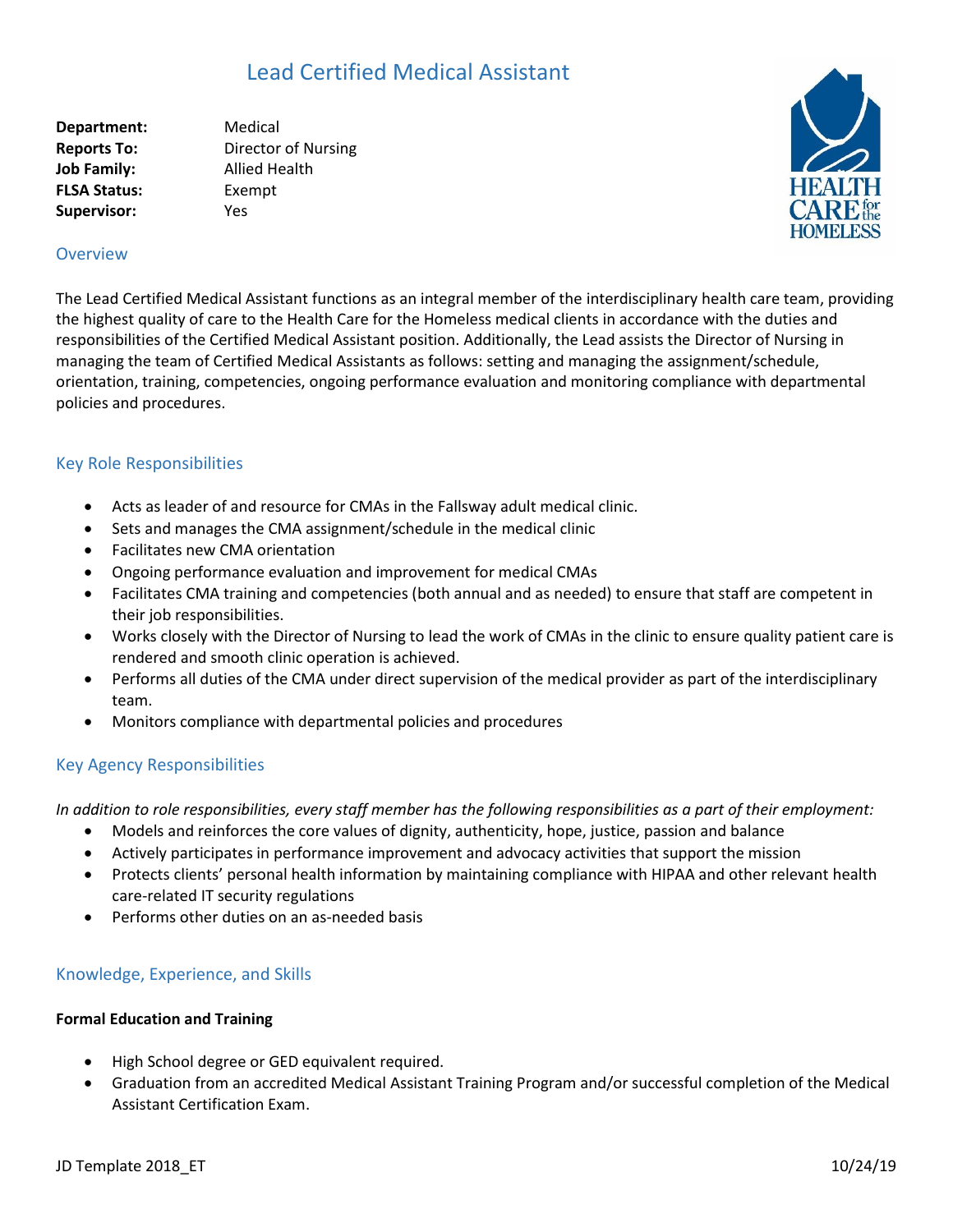- Certified Medical Assistant required or successful completion of the CMA, RMA, NCMA or NRCMA, Medical Assistant Certification exam within 3 months of hire.
- Valid CPR certification required upon hire. Recertification required every two years.

### **Experience and Knowledge**

- Five years' experience in a medical practice setting is required in CMA capacity. Prior leadership or teaching experience is preferred.
- Medical terminology, basic anatomy and physiology, infection control, diagnostic testing and specimen collection procedures.
- Ability to learn and use a computer based patient appointment scheduling and registration system in addition to an electronic medical record system.

### **Skills**

- Clinical skills as delineated within the CMA position
- **•** Effective oral and written communication
- Problem-solving and conflict resolution
- Ability to work in a fast-paced environment
- Leadership

# Working Conditions and Physical Requirements

| <b>Activity</b> |             | <b>Some</b> | <b>Freq</b> | <b>Work Position %</b> |     |
|-----------------|-------------|-------------|-------------|------------------------|-----|
| Lift            | $0-50$ lbs. | X           |             | Sitting                | 25% |
| Carry           | $0-50$ lbs. |             | X           | Walking                | 50% |
| Push            | 0-50 lbs.   | X           |             | Standing               | 25% |
| Pull            | $0-50$ lbs. | X           |             |                        |     |
| Stoop, Kneel    |             | X           |             |                        |     |
| Crawl           |             | X           |             |                        |     |
| Climb           |             | X           |             |                        |     |
| <b>Balance</b>  |             | X           |             |                        |     |